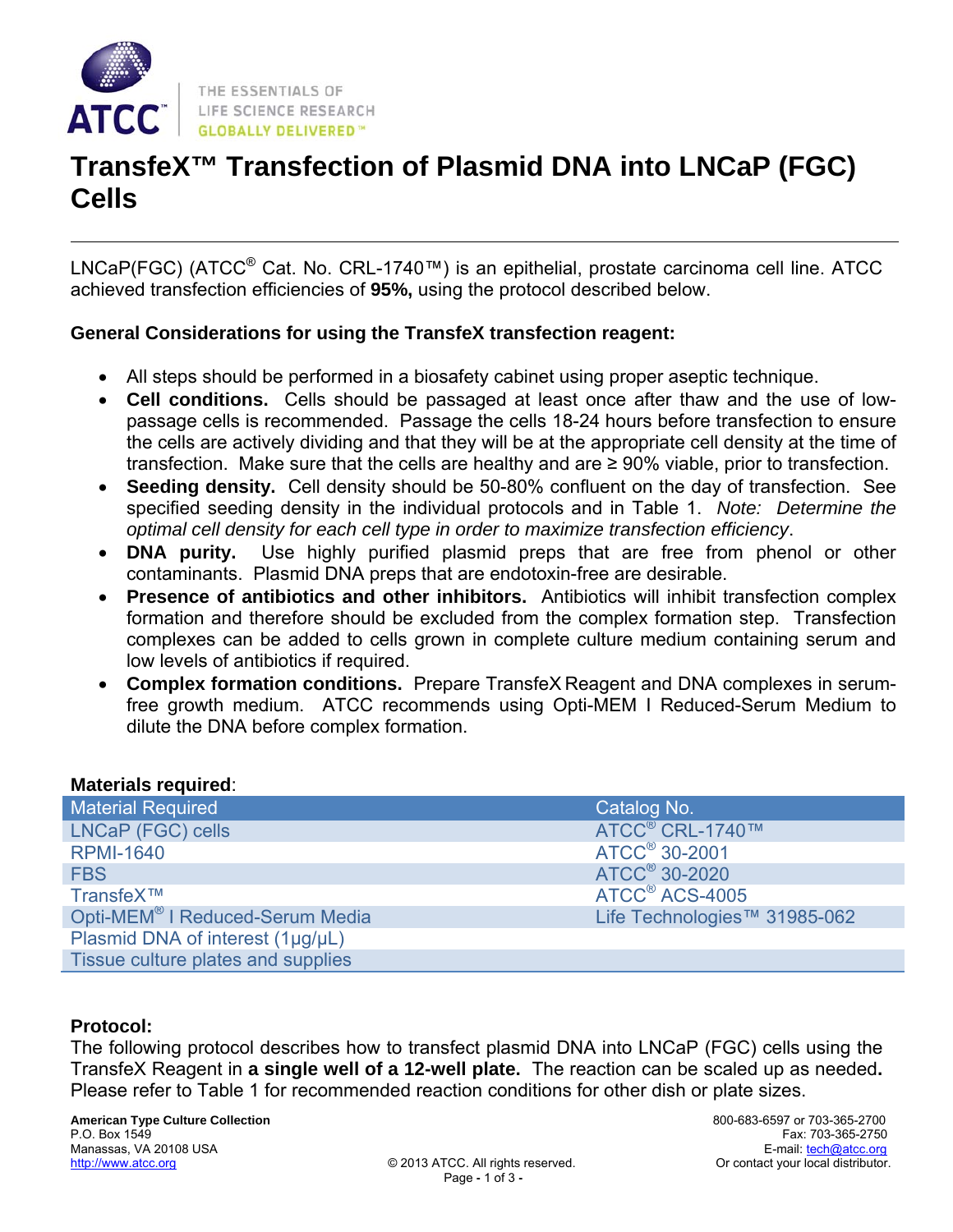## **A. Preparation of the cells for transfection**

The day before transfection:

- 1. Count and measure cells for density and viability.
- 2. Plate **2.0 x 105 3.0 x 105** cells per well in 1 mL of complete growth medium (**RPMI-1640 + 10% FBS**). Cell density should be **50 - 80%** confluent on the day of transfection.
- 3. Incubate cells overnight at **37°C** with **5% CO2**.

The day of transfection:

- 1. Remove old media.
- 2. Replace old media with fresh complete growth media to a total volume of 1.0 mL.

#### **B. Preparation of the DNA:TransfeX transfection complexes**

- 1. Warm TransfeX, plasmid DNA, and Opti-MEM I Reduced-Serum Medium to room temperature and vortex gently to mix.
- 2. Pipette 100 µL Opti-MEM I Reduced-Serum Medium into a sterile microcentrifuge tube.
- 3. Add 1.0 µL (1.0 µg/µL) plasmid DNA.
- 4. Mix thoroughly with gently pipetting.
- *5.* Add 2.0 µL TransfeX Reagent to the diluted DNA mixture. *Note: Do not let the pipette tip or the reagent come into contact with the sides of the plastic tube.*
- 6. Mix TransfeX:DNA complexes thoroughly using either a vortex or by pipetting briefly.
- 7. Collect contents at bottom of the tube using a mini-centrifuge.
- 8. Incubate TransfeX:DNA complexes at room temperature for 15 minutes.

### **C. Addition of DNA:TransfeX transfection complexes to the cells**

- 1. Distribute the complexes to the cells by adding the complexes drop-wise to different areas of the wells.
- 2. Gently rock the culture vessel back and forth and from side to side to evenly distribute the TransfeX:DNA complexes.

#### **D. Post-Transfection Handling**

- 1. Incubate for **24-72** hours. Do not replace media post transfection as this may disrupt the cell monolayer.
- 2. Wait for 18-24 hours post-transfection before assaying for transgene expression

### **Table 1: Recommended Reaction Conditions for different size culture vessels.**

| <b>Culture Vessel</b>                            | 24 well plate      | 12 well plate      | 6 well plate       | 10 cm dish |
|--------------------------------------------------|--------------------|--------------------|--------------------|------------|
| Surface area                                     | $1.9 \text{ cm}^2$ | $3.8 \text{ cm}^2$ | $9.6 \text{ cm}^2$ | 59 $cm2$   |
| <b>Complete Growth</b><br><b>Medium</b>          | $0.5$ mL           | $1.0$ mL           | $2.5$ mL           | 15.5 mL    |
| <b>Opti-MEM I Reduced</b><br><b>Serum Medium</b> | $50 \mu L$         | $100 \mu L$        | $250 \mu L$        | $1.5$ mL   |
| DNA $(1 \mu g/\mu L$ stock)                      | $0.5 \mu g$        | $1.0 \mu$ g        | $2.5 \mu g$        | $15 \mu g$ |
| <b>TransfeX Reagent</b>                          | $1.0 \mu L$        | $2.0 \mu L$        | $5.0 \mu L$        | $30 \mu L$ |